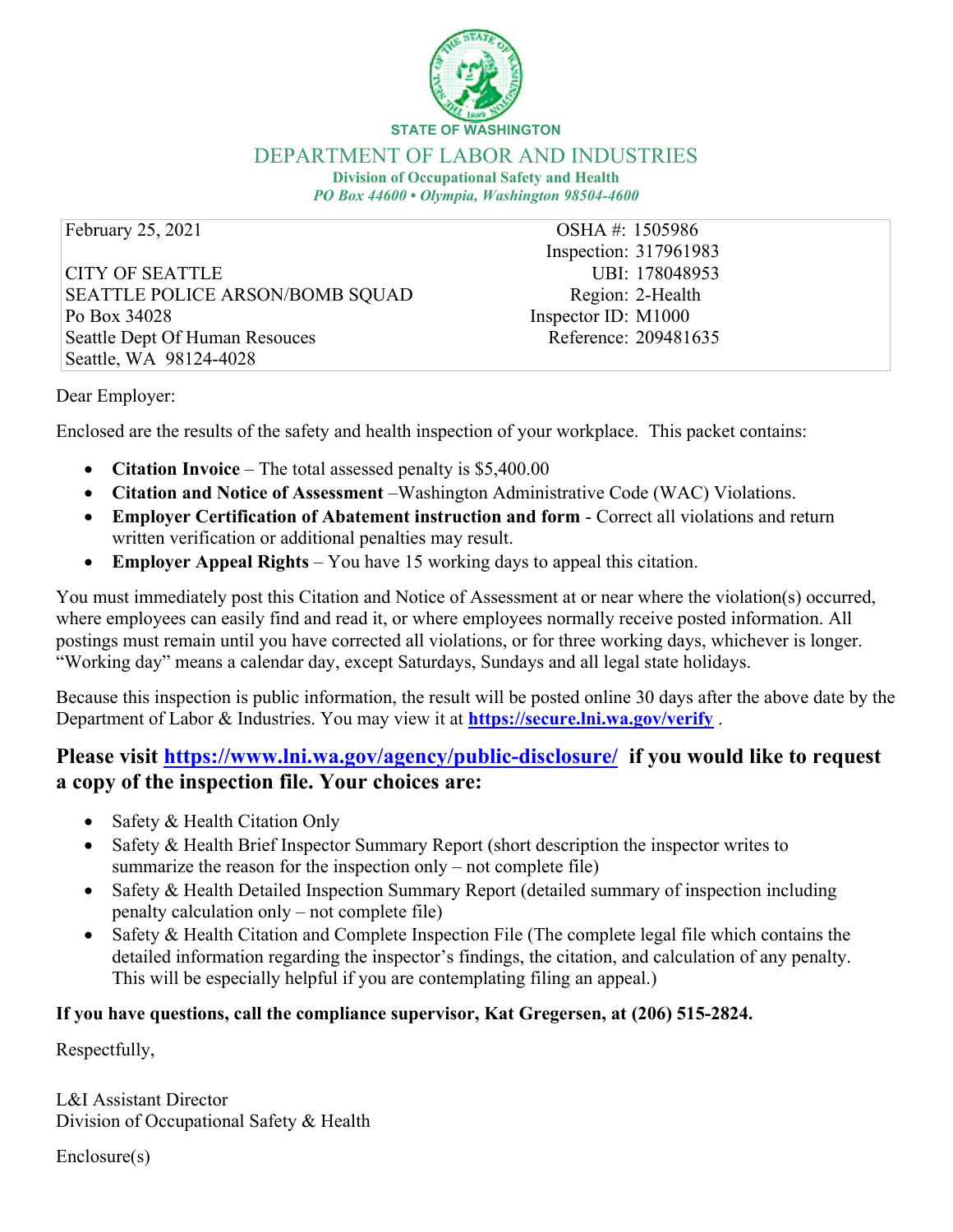

# **Invoice**

# **Inspection: 317961983**

| <b>UBI:</b> 178048953                        |
|----------------------------------------------|
| Legal Name: CITY OF SEATTLE                  |
| <b>DBA Name:</b> SEATTLE POLICE ARSON/BOMB   |
| <b>SQUAD</b>                                 |
| <b>Inspection</b> 2203 Airport Way S Bldg A, |
| Site: Seattle, WA, 98134                     |

**Issued:** February 25, 2021 **Opening Conference:** December 10, 2020 **Closing Conference:** January 28, 2021

**Inspector ID:** M1000

## **Summary of Assessed Penalties Due**

The Citation and Notice of Assessment includes a full description of each violation.

| <b>Violation</b>         | <b>Violation</b> |                   | <b>Correction Due</b> | <b>Penalty</b> |
|--------------------------|------------------|-------------------|-----------------------|----------------|
| <b>Item</b>              | $\mathbf{Type}$  | <b>WAC</b>        | Date                  | Amount         |
| l - 1                    | Serious          | WAC 296-800-11005 | 3/30/2021             | \$5,400.00     |
| <b>Total Penalty Due</b> |                  |                   |                       | \$5,400.00     |

**P A Y M E N T I N F O R M A T I O N**

**\_\_\_\_\_\_\_\_\_\_\_\_\_\_\_\_\_\_\_\_\_\_\_\_\_\_\_\_\_\_\_\_\_\_\_\_\_\_\_\_\_\_\_\_\_\_\_\_\_\_\_\_\_**

## **Payment is due 15 working days from receipt of this citation.**

Make check payable to the Department of Labor and Industries.

Write Inspection number 317961983 on the check and mail to:

**Attn: DOSH Cashier Department of Labor and Industries PO Box 44835 Olympia, WA 98504-4835** Or deliver to: **Any L&I office**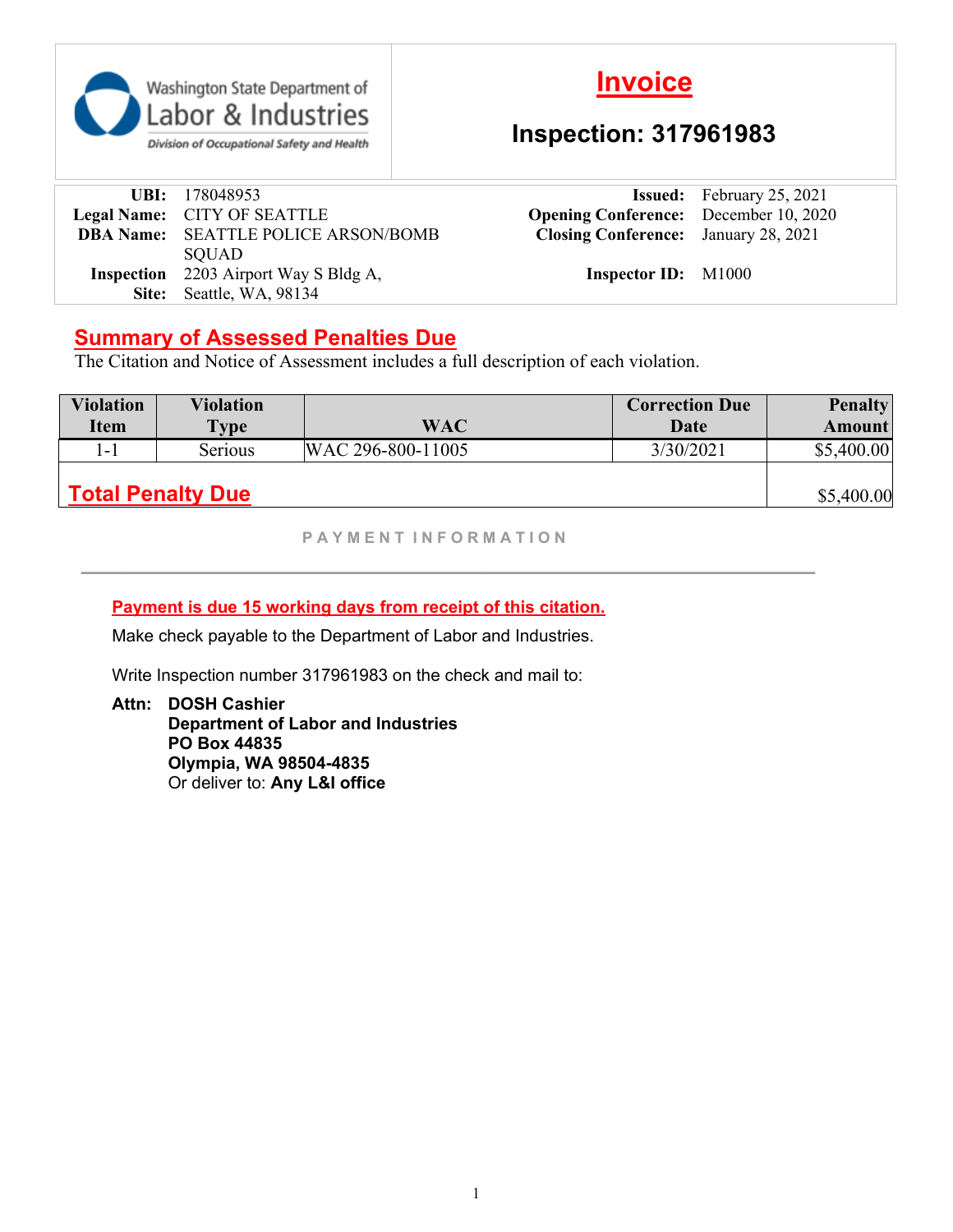

Division of Occupational Safety and Health

# **Post This Document Citation and Notice of Assessment Citación por Infracción y Multa Civil Inspection: 317961983**

**UBI:** 178048953 **Issued:** February 25, 2021 **Legal Name:** CITY OF SEATTLE **Opening Conference:** December 10, 2020 **DBA Name:** SEATTLE POLICE ARSON/BOMB SQUAD **Closing Conference:** January 28, 2021 **Inspection** 2203 Airport Way S Bldg A Seattle, WA 98134 **Inspector ID:** M1000 **Site:**

**Violation 1 Item 1** Violation Type: Serious

WAC 296-800-11005

The employer did not provide a workplace free from recognized hazards that are causing, or are likely to cause, serious injury or death, as required by this standard. In that, employees do not always wear facial coverings when necessary and safe to do so. During the inspection the CSHO observed seven employees not wearing facial coverings properly and not maintaining social distancing inside three different police vehicles. Employees were observed sitting in the 2 front seats of a Seattle Police Department Ford Explorer. CSHO observed a detective in the Precinct building walking around without a mask on and an SPD officer on site interacting with a member of the public with their mask around their neck. DOSH Directive 1.70 provides enforcement policy when evaluating workplace implementation of social distancing, facial coverings and respiratory protection, sanitation and sick employee practices consistent with DOSH, OSHA and Department of Health guidance. Because SARS-CoV-2 is spread mainly through coughs, sneezes and talking among people who are within 6 feet of each other, CDC recommends that people wear masks and stay at least 6 feet away from others. Barriers are an option that can be used to minimize interpersonal contact. SARS-CoV-2 is widely recognized and publicized as a very serious workplace hazard.

The following additional correction documentation is required for this violation: Along with Employer Certification of Abatement, send Office of Police Accountability (OPA) records to date of all officers who are alleged to have not worn a mask and itemize the number of occurrences and the action taken including number of complaints, SPD response and results of investigation if applicable to micv235@lni.wa.gov.

## Specifically:

--For first complaints, if the officer is not within 6 feet of another individual, is outdoors, or if there are other extenuating circumstances, OPA will request that the chain of command provide counseling, retraining, and the advisement that a future violation will result in discipline. For all second complaints, the officer will investigated and rapid adjudication offered. For all subsequent complaints, rapid adjudication will not be available, OPA will commence a full investigation, and progressive discipline will apply. --For first complaints, if the officer is within 6 feet of another individual and/or is indoors, an investigation will be initiated and rapid adjudication offered. For all subsequent complaints, rapid adjudication will not be available, OPA will commence a full investigation, and progressive discipline will apply.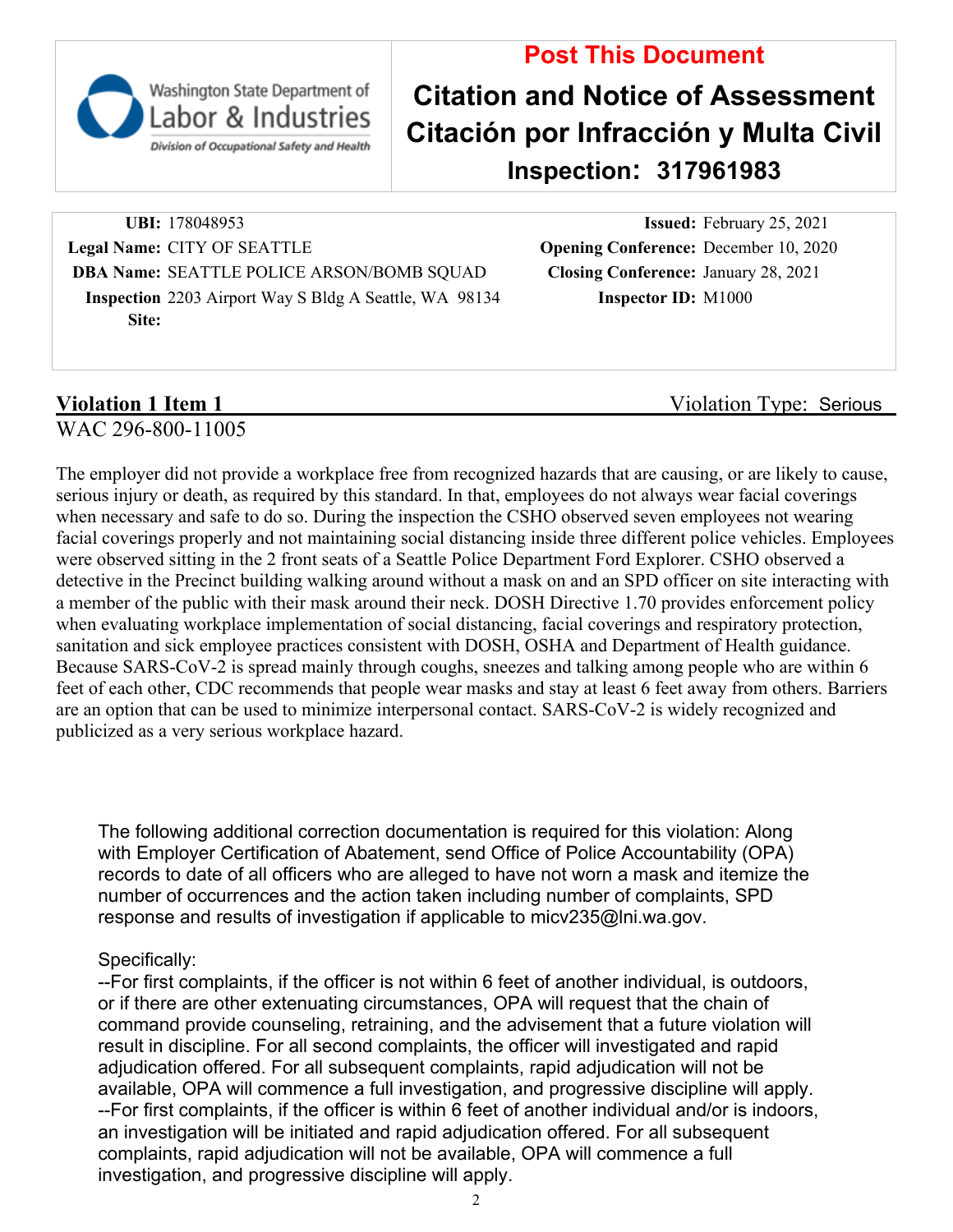# **Post This Document**



**Citation and Notice of Assessment Citación por Infracción y Multa Civil Inspection: 317961983**

**Correct by: 3/30/2021 Assessed penalty: \$5,400.00**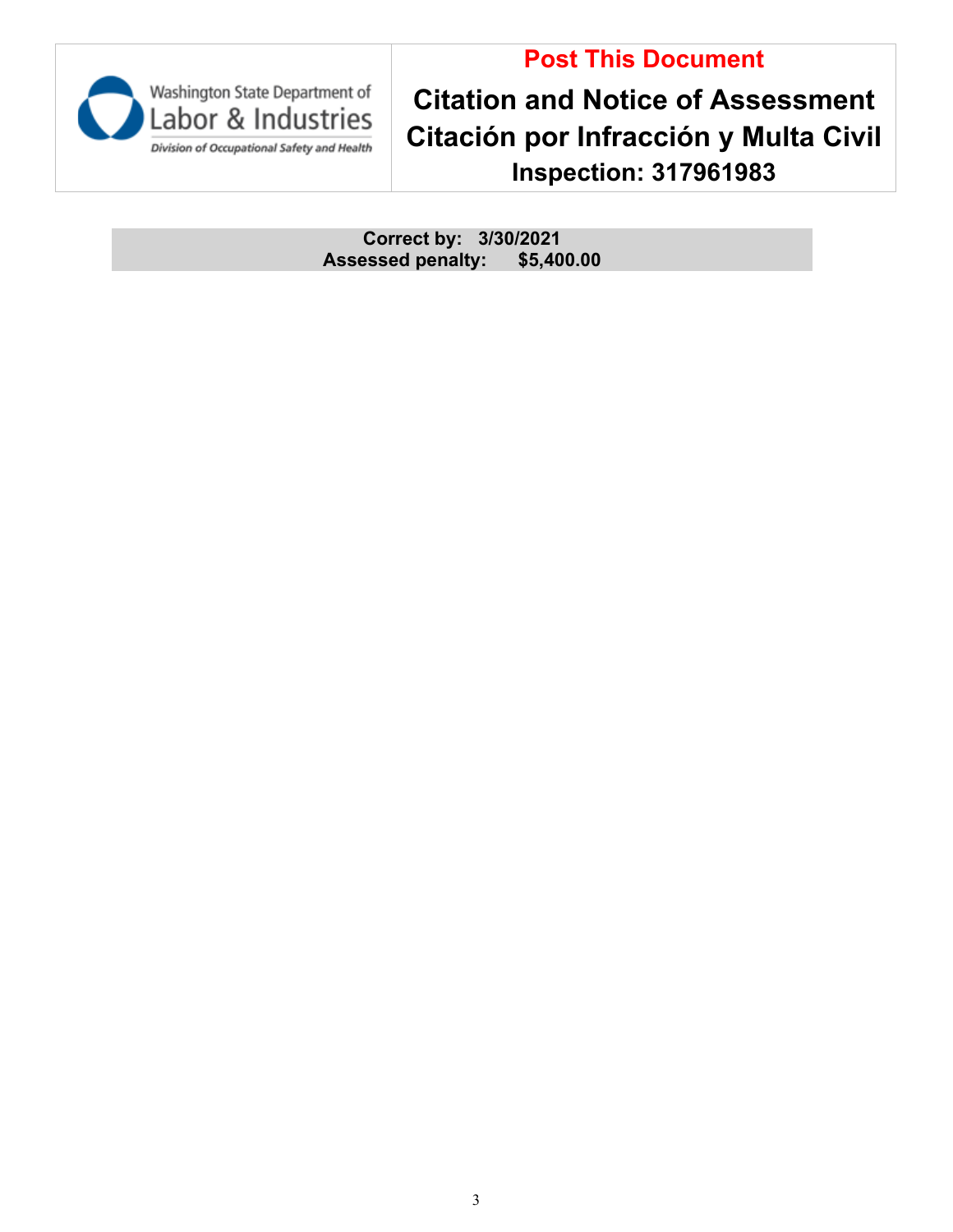

# **Employer Certification of Abatement Instructions Inspection: 317961983**

## **What you must do now:**

- Check the correction due date(s) shown on the enclosed Employer Certification of Abatement Form. You must fully correct the hazards by these dates.
- · Describe on the form how you corrected each hazard, rather than what you *intend to do* in the future. Examples:

*Right: All staff have received the required training.*

*Wrong: All staff will receive the required training next week.*

Use attachments if you need more space. Submit additional documentation of hazard correction if requested in the citation packet.

- Fill in the date you corrected the hazard and sign.
- Post a copy of the completed form for at least three working days, or until you have corrected all violations, whichever is longer. It must be posted near the hazard location or in a place that is readily accessible by affected employees and their representatives.
- Send your completed form to the address provided.

**Note:** If we do not receive written confirmation you have corrected the hazards, we will take follow-up action, which may include additional penalties. If you provide us with false information, you may face criminal penalties.

# **If you are unable to fix the hazard(s) by the correction due date(s):**

We must receive your written request for an extension **before** the correction due date(s) listed for the hazard(s). Correction due dates are shown on the enclosed Citation and Notice of Assessment and on your Employer Certification of Abatement Form(s).

Extensions are not automatically granted. To be considered for an extension, you must provide the following:

- Inspection number, employer name, telephone number, and site address.
- Violation and Item number for each requested extension.
- · Correction due date on the citation and additional time needed.
- Steps taken to fix the hazard by the correction due date.
- · Why you cannot correct the hazard by the correction due date.
- · How you will protect your employees until you fix the hazard.

| For more information, contact: | Kat Gregersen, Compliance Supervisor |
|--------------------------------|--------------------------------------|
| Or call: (206) 515-2824        | Department of Labor and Industries   |
|                                | 2111 N Northgate Way                 |
|                                | Suite 300                            |
|                                | SEATTLE, WA 98133                    |
|                                |                                      |

You must post all documentation associated with your request for extension with your citation packet. All postings must remain until you have corrected all violations, or unless you have appealed and received and posted your hearing notice.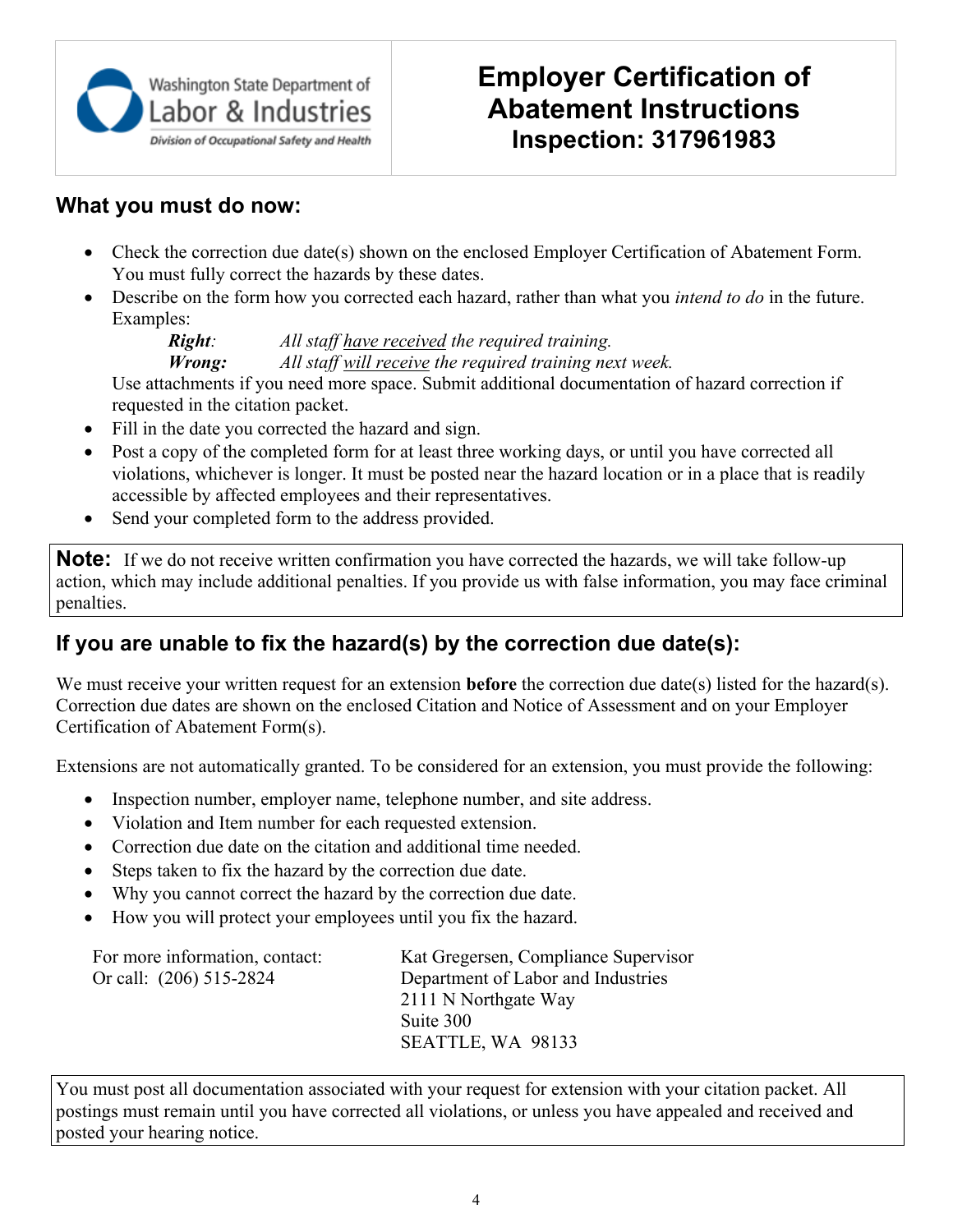

# **Employer Certification of Abatement Form Inspection: 317961983**

**UBI:** 178048953 **Issued:** February 25, 2021 **Legal Name:** CITY OF SEATTLE **DBA Name:** SEATTLE POLICE ARSON/BOMB SQUAD

**Site Address:** 2203 Airport Way S Bldg A, Seattle, WA, 98134

#### **You must complete this form and return it to**: **Karen Michael, Department of Labor & Industries 2111 N Northgate Way, Suite 300, SEATTLE, WA 98133** Or Fax to:

Violation(s) are fully described in the Citation and Notice of Assessment section.

| Violation, Item & Group#                                                            | <b>Type of Violation</b> | <b>WAC# Violated</b>                        | <b>Correction Due Date</b> |  |
|-------------------------------------------------------------------------------------|--------------------------|---------------------------------------------|----------------------------|--|
|                                                                                     | Serious                  | WAC 296-800-11005                           | 3/30/2021                  |  |
| Violation Summary: Employees not wearing facial coverings and not social distancing |                          |                                             |                            |  |
| How you corrected the hazard $\rightarrow$                                          |                          |                                             |                            |  |
|                                                                                     |                          |                                             |                            |  |
|                                                                                     |                          |                                             |                            |  |
|                                                                                     |                          | Date you corrected the hazard $\rightarrow$ |                            |  |

I certify that the hazards described in this Employer Certification of Abatement Form have been corrected as described above. Affected employees and their representatives have been informed of the correction activities. I am aware that knowingly providing false information may result in criminal penalties (RCW 49.17.190(2)).

| Signature | Name                 |           |  |
|-----------|----------------------|-----------|--|
| Title     | Date                 | Phone No. |  |
|           | <b>DOSH USE ONLY</b> |           |  |
|           |                      |           |  |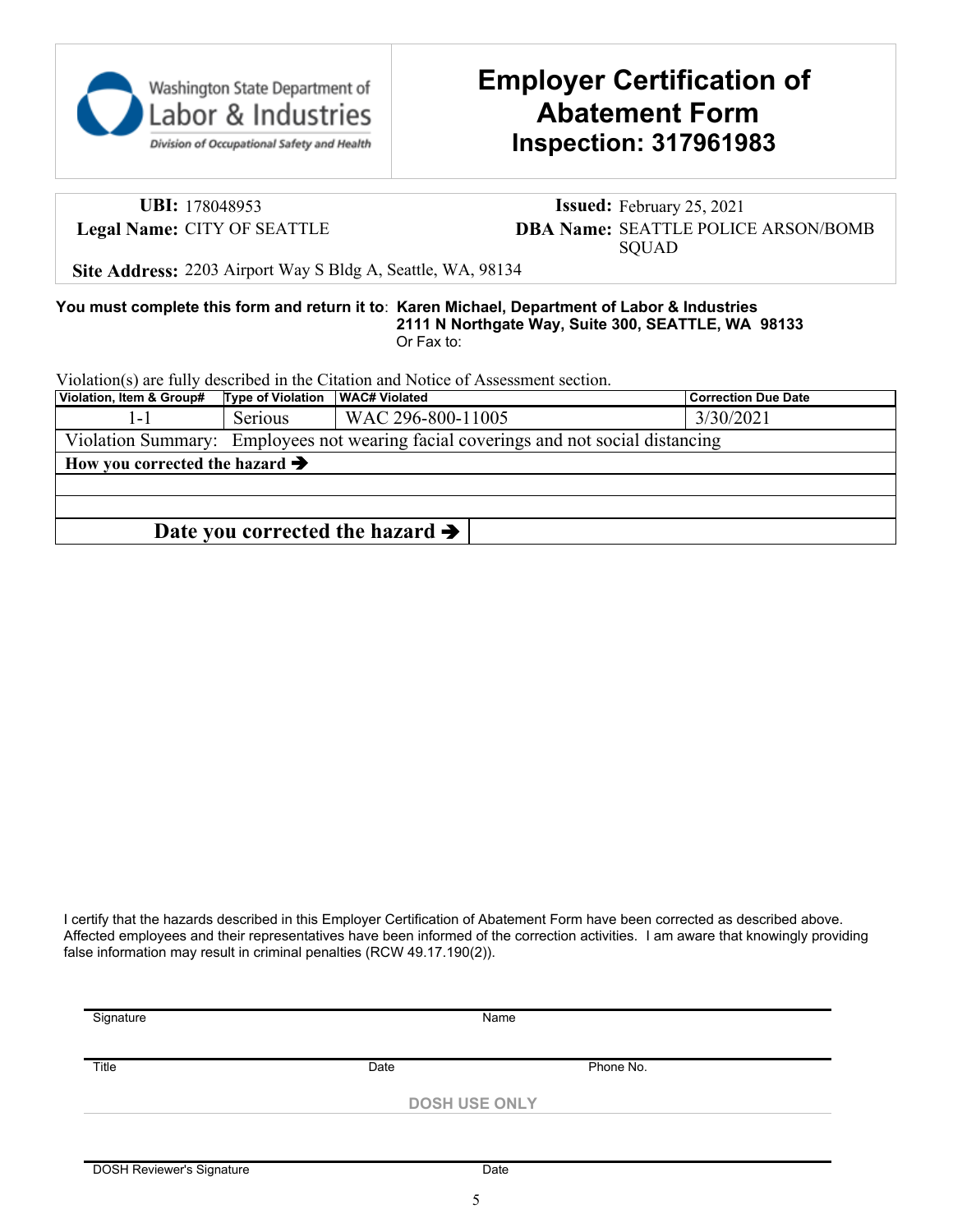

# **Post This Document**

# **Appeal Rights Inspection: 317961983**

# **For Employers**

If you are cited for a violation of Occupational Safety and/or Health rules, you have the right to appeal the citation. **You have 15 working days from the date you receive this citation to appeal.** (RCW 49.17.140(1)) "Working day" means a calendar day, except Saturdays, Sundays and all legal state holidays. Your appeal must be in writing. It may be mailed, faxed, personally delivered or electronically filed. If you electronically file, the Department will send an automated acknowledgement that the appeal was received**. If you do not receive acknowledgement, please ensure you have addressed it to the correct email.** You can also contact the Appeals Program at the number listed below.

For violations classified as serious, willful, repeat serious, or failure to abate serious, an employer must correct the violations by the date listed on the Citation and Notice / Employer's Certification of Abatement form unless a stay of abatement date is requested in the appeal as described on this page. A stay of abatement date means the employer's requirement to abate or correct the hazard is put on hold until the appeal is resolved. All general and repeat general violations under appeal automatically have stay of abatement dates until a final order on those violations has been issued. If you only need an extension of an abatement date, please see the above section entitled, **"If you are unable to fix the hazard(s) by the correction due date(s)".**

### **Your appeal must include:**

- · Name, address, telephone number, and fax number if available of the employer who is appealing, and for the employer's representative, if any, such as an attorney or interpreter.
- Inspection Number (You will find this nine-digit number in the top right corner of this page.)
- Statement explaining:
	- 1. What you think is wrong with the citation and any related facts.
	- 2. How you think the citation should be changed.
	- 3. What relief you are seeking and why.

#### **If you are requesting a stay of abatement date for serious, willful, repeat serious or failure to abate serious, you must also include:**

- Each violation and item number for which a stay of abatement date is requested; and
- The reason for the stay of abatement date request.

Note: Employees and/or employee representatives may elect to participate in appeal hearings.

## **Posting requirement:**

You must post your appeal documents (along with this citation packet) until the appeal is resolved. You must also post all other documents related to this appeal.

# **For Employees or Their Representatives**

If your employer is cited, you may only appeal the correction due date(s).

# **Your appeal must include:**

- · Your name, address, telephone number, and fax number if available and the same information for anyone who is representing you, if any.
- Inspection number.
- Statement explaining why the correction due date should be changed.

### **Send all appeals to:**

**Assistant Director for DOSH Attn: Appeals Program PO Box 44604 Olympia, WA 98504-4604** Fax to: **(360) 902-5581** or deliver to: **Any L&I office** Electronically to: DOSHAppeals@Lni.wa.gov

For more information call the Appeals Program: **(360) 902-5486.**